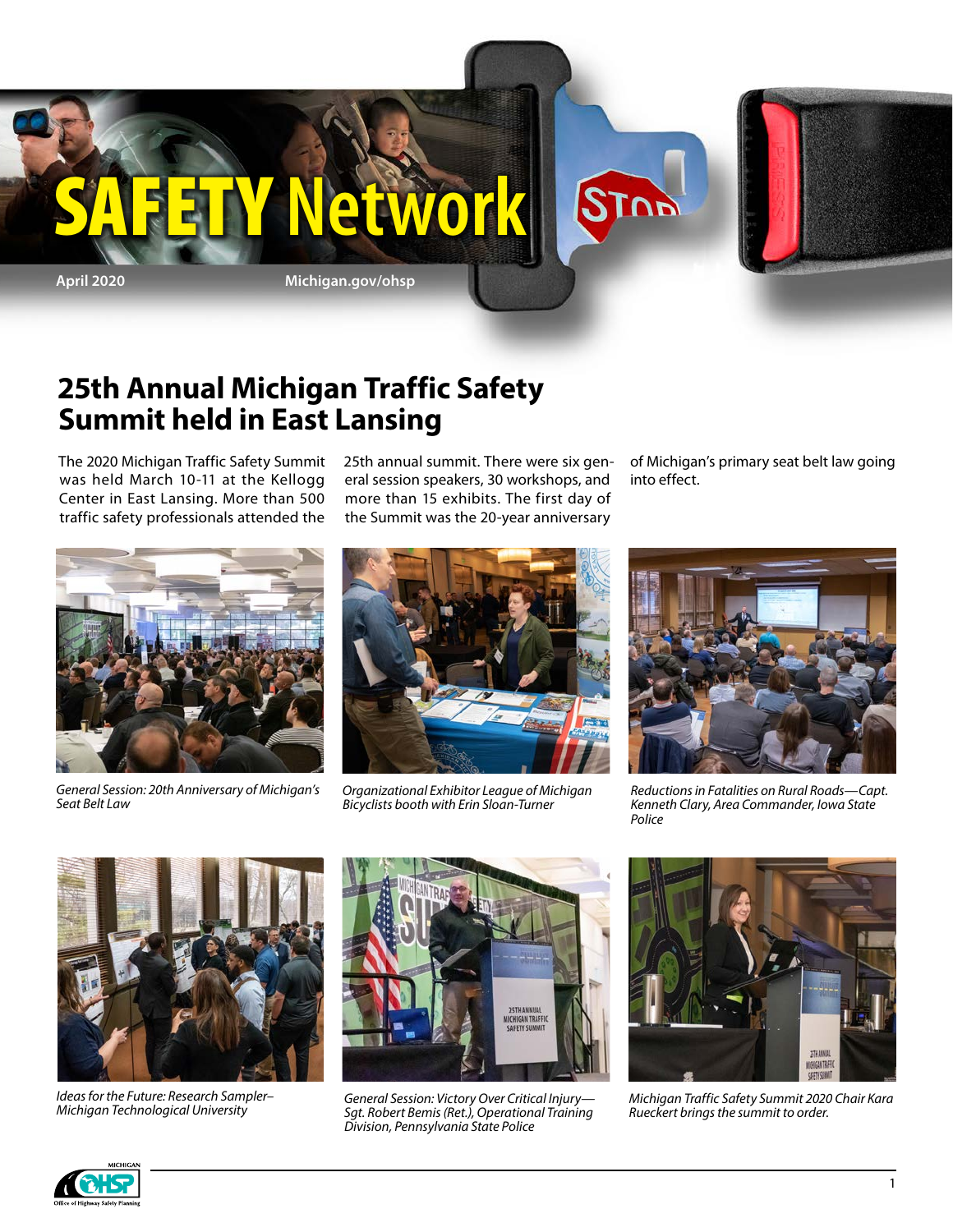### **Sheriff honored for buckling up**



Chippewa County Sheriff Michael Bitnar's trip to Paradise was anything but.

On Saturday, August 10, 2019, he was headed west on M-28, bringing a car full of supplies to the family cabin in Paradise, Michigan. About 25 miles from his desti nation, an east-bound vehicle pulled into Bitnar's lane, leaving him a split-second to react. He was able to avoid a head-on colli sion, yet was hit hard enough on the driver's side of his Prius to roll multiple times before landing in a ditch. Bitnar suffered multi ple injuries including a ruptured spleen, fractured ribs, a collapsed lung, and severe pain for weeks.

But Bitnar survived the crash because he was wearing his seatbelt.

To recognize his life-saving decision, the Michigan Office of Highway Safety Planning (OHSP) and AAA Michigan pre sented Bitnar with the Saved by the Belt Award. He was honored at the 25th Michigan Traffic Safety Summit, 20 years to the day that Michigan's primary seat belt law went into effect.

"As a law enforcement officer, I have seen so many people die in crashes that wouldn't have if they had only worn their seat belt," said Bitnar. "Wearing a seat belt is the most basic way to ensure your safety during a crash, and I'm thankful I wear mine every time I'm in a vehicle."

In 2018, 192 people in Michigan were killed in traffic crashes that were not wear ing seat belts. A 2019 observational study by Michigan State University estimated statewide seat belt use at 94.4 percent.

Michigan's primary seat belt law took effect on March 10, 2000.

"During the last two decades, 3,454 lives have been saved because of the seat belt law," said Michael L. Prince, OHSP director. "Buckling up saves lives, and Sheriff Bitnar is living proof."



### **Pedestrian deaths increase in 2019**

The Governor's Highway Safety Association (GHSA) proj ects 6,590 pedestrians were killed on U.S. roads in 2019, a five percent increase from 2018 and the most in 30 years. The early findings are based on preliminary data reported from each state. The GHSA data found 30 states had an increase in pedestrian fatalities while 20 states saw a decrease. Five states (Arizona, California, Florida, Georgia, and Texas) account for 47 percent of all pedes trian deaths. In 2018, there were 145 pedestrian deaths in Michigan.





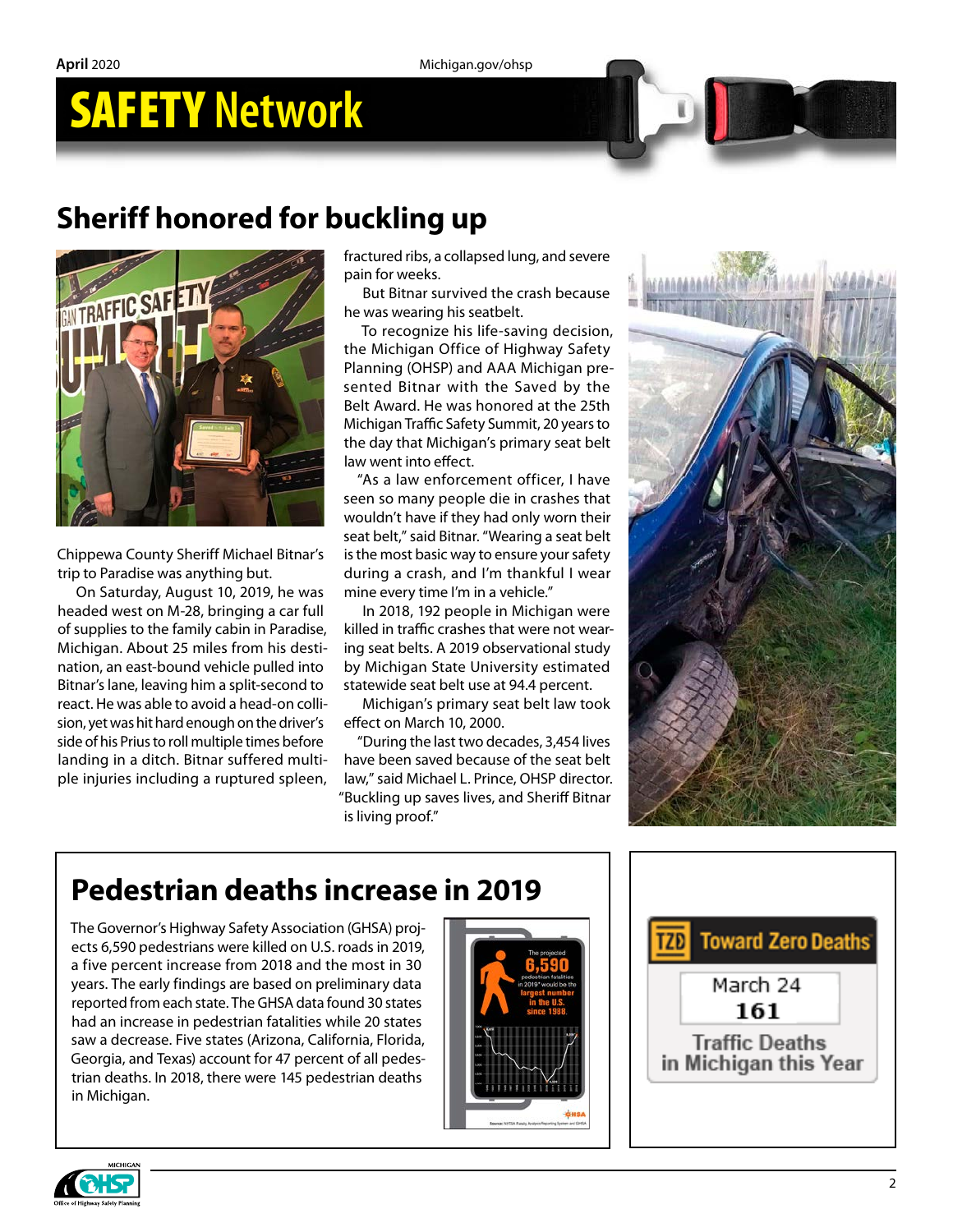**April** 2020 Michigan.gov/ohsp

# SAFETY **Network**

### **GTSAC recognizes achievements in traffic safety**



The Governor's Traffic Safety A d v i s o r y C o m m i s s i o n (GTSAC) honored 10 individuals and organizations at the group's annual awards presentation in March at

the Kellogg Hotel and Conference Center in East Lansing. The event was part of the 25th Annual Michigan Traffic Safety Summit. Three Richard H. Austin Long-Term Service Awards were presented to individuals that made significant long-term contributions to the field of traffic safety. Six awards were given for Outstanding Traffic Safety Achievement. The GTSAC also presented an award honoring a student involved in traffic safety.

#### **2019 RICHARD H. AUSTIN LONG-TERM SERVICE AWARDS**



The **Marquette City Fire Department (MCFD)** was honored for its Child Passenger Safety program. Since 2000, nearly 1,000 Marquette-area car seats have been evaluated by MCFD technicians and they distribute about 100 car seats a year to those in need. Starting in 1997, nine Marquette city firefighters have become Child Passenger Safety technicians. All have passed recertification every two years. This 100 percent recertification rate tops the national recertification rate of 56.1 percent. The department also donates 300 square feet of storage for car seats and

spends 3,000 hours annually conducting car seat education sessions.



**The University of Michigan Transportation Research Institute (UMTRI)**, was honored for developing the *Michigan Traffic Crash Facts (MTCF)* website. The website was developed in 2004 and a query tool was added in 2006. In 2018, more than 112,000 queries were completed. Traffic crash data for public use, provided by the UMTRI through the MTCF website, is essential to the traffic safety community to accurately identify traffic safety issues. The website has statewide reports, annual fact sheets, crash density maps, and more. The UMTRI provides technical assistance to the OHSP for data requests, presentations, and data workshops. The MTCF website has previously been honored by the National Association of Transportation Safety Information Professionals Traffic Records Forum.



Michigan State Police (MSP) **Sgt. Jose Patino** was honored for his work in traffic incident management. Sergeant Patino is one of the founders of the MSP Fifth District Hometown Security Team (HST) and has developed nationally-recognized

training programs on traffic incident management. During his 15 years as a member of the HST, Sergeant Patino implemented programs responsible for the quick clearance of multi-vehicle crashes, including a 2015 crash in blizzard conditions involving 193 vehicles. He has been the incident commander on 20 crashes involving 25 vehicles or more. Sergeant Patino's knowledge has led to the reopening of interstates hours ahead of forecasts. Because of his knowledge and leadership in such situations, Sergeant Patino has trained more than 1,000 law enforcement members in best practices of incident command.

### **OUTSTANDING TRAFFIC SAFETY ACHIEVEMENT AWARDS**



MSP **Tpr. Robert Lindsay** was honored for his work as a Drug Recognition Expert (DRE) and aggressive enforcement of drunk drivers. Trooper Lindsay has been at the forefront of the fight against impaired driving. He became a DRE in 2016 after several weeks of extensive training and was also selected to be an oral fluid roadside test operator in 2017. He is also a Standardized Field Sobriety Test instructor. In 2017 and 2018, Trooper Lindsay was a leader in Operating While Intoxicated and Operating Under the Influence of Drugs arrests. He continues to seek training and learn new tactics to improve his abilities to combat drunk and drug-impaired drivers. *GTSAC Continued on page 4 >*

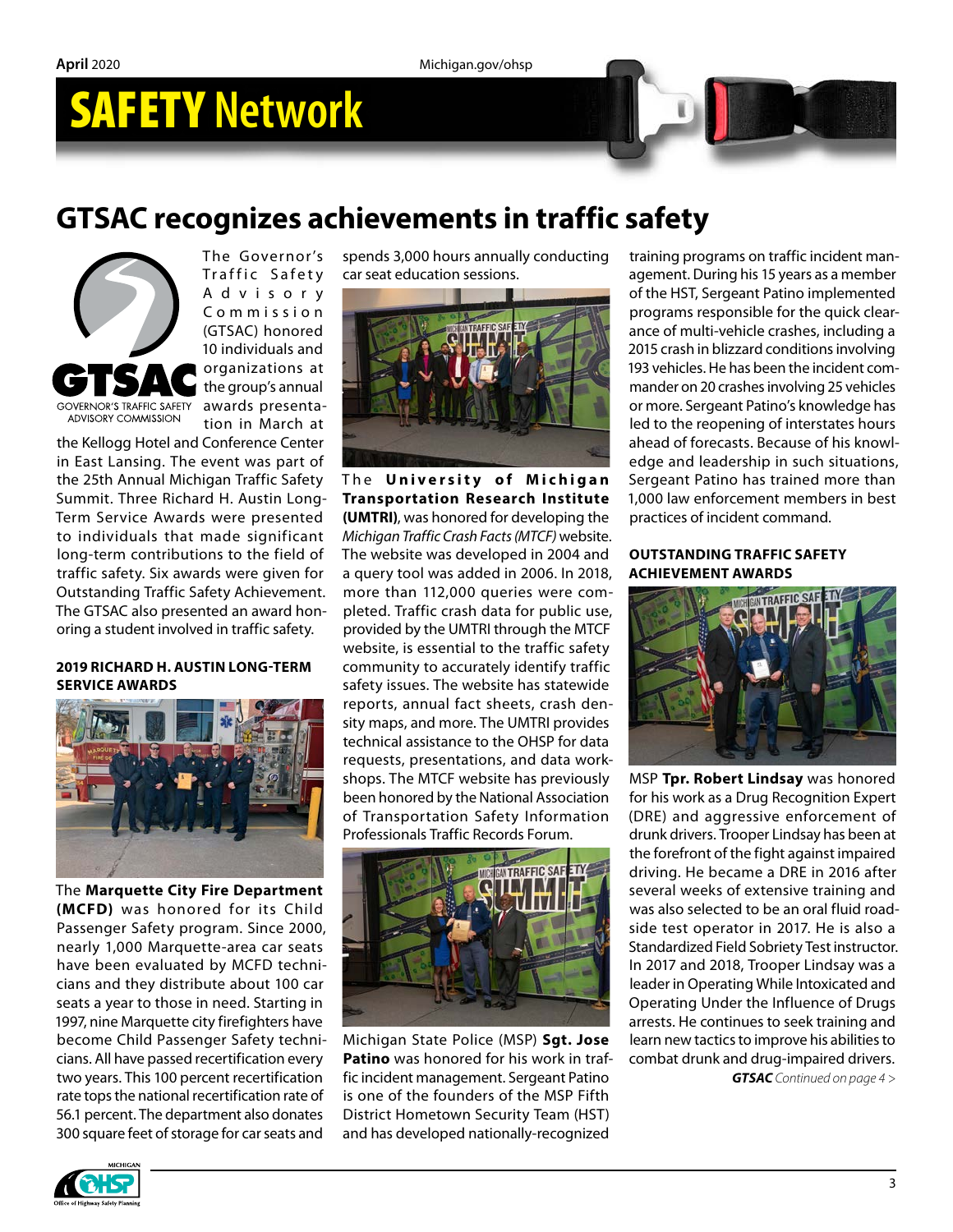*GTSAC Continued from page 3 >*



The **MSP Calumet Post** was honored for prioritizing school bus safety. Three schools in the Calumet area reported having problems with motorists illegally passing school buses. Tpr. Kevin Rajala distributed a press release highlighting the school bus safety initiative. The Calumet Post ran three dedicated school bus patrols, focused on the weeks before and after holidays. A total of 74 hours was spent on the patrols, with the most number of traffic stops made at the beginning of the patrol. At the conclusion of the school bus safety initiative, school bus drivers reported fewer problems, with some schools reporting no issues. A news release was sent out at the beginning of the 2019-20 school year reminding motorists of the laws regarding school buses.



The **MSP Tri-City Post** was honored for its crash reduction traffic initiative. The initiative set out to reduce the number of crashes in 2018 on two major highways in their area by 10 percent against their five-year average. On I-75 and US-10 in Bay, Saginaw, and Midland counties, there was an average of 1,233 traffic crashes from 2013-2017. Using dedicated patrols and high-visibility enforcement tactics,

the Tri-City Post saw that number drop to 1,042 in 2018, a reduction of 15 percent. The initiative continues to be successful at helping prevent the loss of life, property damage, and traffic pattern interruption.



**The Michigan Department of Transportation (MDOT) North Region** and the **Traverse City Transportation Service Center (TSC)** were honored for installing new pedestrian hybrid beacons. The pedestrian hybrid beacons, or HAWK signals, were installed in June 2019. Since their installation, there have been no recorded bicycle or pedestrian crashes at the Grandview Parkway and Elmwood Avenue and Grandview Parkway and Hall Street intersections. There were five crashes in the two years prior to installation. The Grandview Parkway sees 30,000 vehicles per day and is four lanes wide with an intermittent median. Before the installation, there were no signalized crosswalks on Grandview Parkway. After considerable input from local groups like the TSC, the MDOT installed the HAWK signals at a cost of about \$100,000. HAWK signals work by combining a marked crosswalk on the street with overhead flashing lights that signal to both drivers and pedestrians when to stop and when to proceed.



**Ontonagon High School** was honored for its *Don't Be Distracted* campaign, which is part of their Strive for a Safer Drive (S4SD) program. S4SD is a student-led safe driving initiative. Ontonagon High School began participating in S4SD during the 2016-17 school year, focusing on the dangers of distracted driving. The high school campaign focused on students of all ages and partnered with Ewen-Trout Creek School, also in Ontonagon County. Students used state grant funds to create public service announcements to run on the school radio station. They also handed out T-shirts and wristbands with the *Don't Drive Distracted* slogan on them. MSP Tpr. Jerome Mazurek, a former Ontonagon student, brought a distracted driving simulator to the school for an event. All of the campaign elements helped raise awareness of the dangers of distracted driving.



**Otsego High School** was honored for its Students Against Destructive Decisions (SADD) group, which is a part of their S4SD program. SADD has been a part of the S4SD program for the last five years, running a winter driving safety campaign for two years, a distracted driving campaign for two years, and a texting and driving *GTSAC Continued on page 4 >*

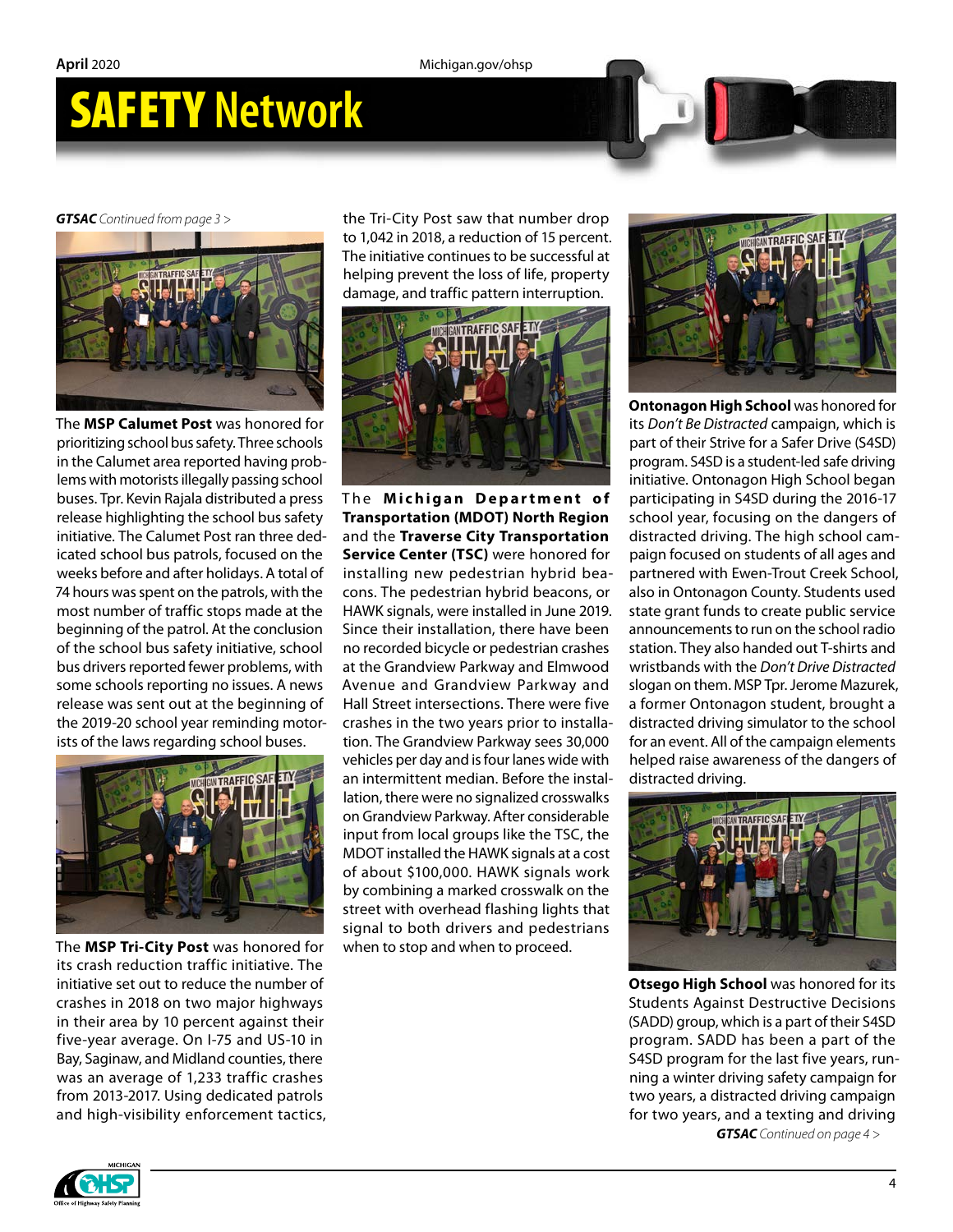#### *GTSAC Continued from page 4 >*

campaign for one year. The students used state grant funds to conduct parking lot observation surveys to determine how many drivers are distracted, and used various slogans and a brochure to highlight the different types of distracted driving. At a school assembly, students used a distracted driving simulator and participated in other games designed to show the dangers of driving while distracted. All of SADD's efforts have helped educate students on how to be a safer driver.

#### **STUDENT AWARD**



**Mitchell Stachnik**, a senior at Traverse City Central High School, received the 2019 GTSAC Student Award for his efforts in developing a safety awareness campaign on the dangers of drinking and driving. The leading cause of death among teenagers is traffic crashes. As a member of Central High's student senate and Students Against Negative Decision Making, Mitchell was pivotal in creating and implementing a school-wide educational awareness week on the dangers of drinking and driving. In the week leading up to the 2018 prom, Mitchell and classmates handed out wristbands with the word *sober* on them to students who pledged to stay sober and make good decisions during prom. No drunk driving incidents were reported during the 2018 prom season. Plans are in place to create a social media and video campaign for future years. Mitchell, who was also captain of Central High's football team, was nominated for the award by MSP Tpr. David Prichard.

#### **STAFF PROFILE**

### **Jessica Riley**

### **TRAFFIC RECORDS PROGRAM COORDINATOR**

Jessica has been with the OHSP for three and a half years and started with the State of Michigan in 2009. She is the program coordinator for traffic records.

**What do you like most about your job?**  *Being able to collaborate with my OHSP peers and partners outside of our office.*

#### **What are you most proud of at work?**

*The excitement that comes with working with my grantees to achieve their goals, all while working toward overall traffic safety goals for our office. I have had the pleasure of working with some amazing people on great projects while at OHSP.*

### **What are your interests or hobbies?**

*Outdoor adventures, reading, music, and spending time with my family and friends.*

### **What personal achievement are you most proud of?**

*Completing physical challenges, each one gives me a little bit different sense of pride. One of my favorites was the Mt. Baldhead Challenge.*

#### **What's your favorite vacation spot?** *Northern Michigan, I cannot narrow it down to one place. Michigan is beautiful all year round.*

**What's something people don't know about you?**

*I used to sell geckos.*



*Jessica with Andrew, Jack, a four-year-old chocolate lab, Gavin (11), and Kaleb (7) at Nordhouse Dunes in Manistee.*



OHSP Vulnerable Roadway Users program coordinator Emily Shinevar presented on pedestrian and bicyclist safety at the Michigan Association of Chiefs of Police conference on February 5, 2020 at the Amway Grand in Grand Rapids.

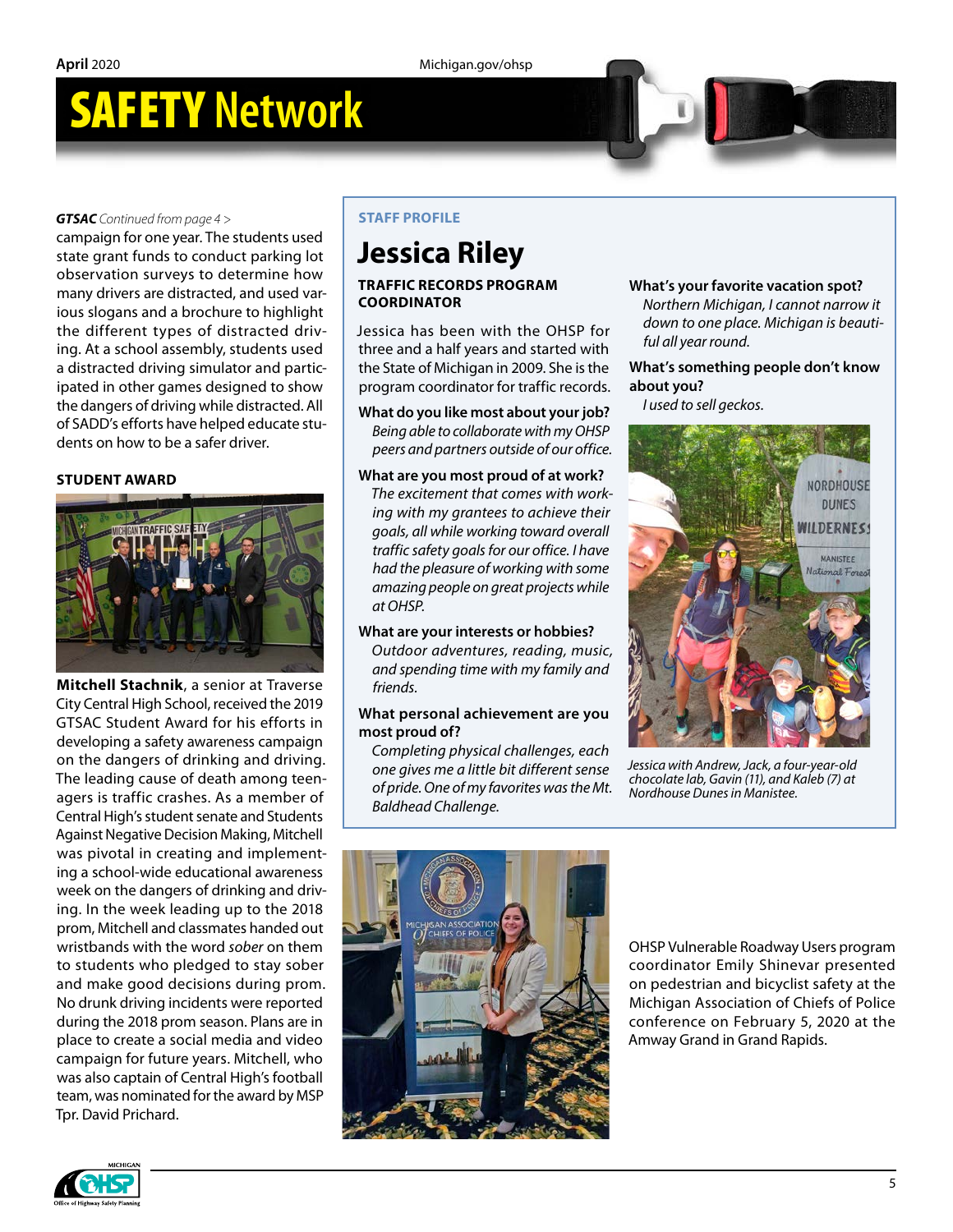### **Call them Crashes, Not Accidents**

*By: Kenneth Stecker and Kinga Canike*

On average, someone is killed in a drunk driving crash every 53 minutes.**<sup>1</sup>** Every two minutes, someone is injured because of this entirely preventable crime.**<sup>2</sup>** At any given point, there are potentially two million people on the roads who have three or more drunk driving offenses.**<sup>3</sup>** These drunk drivers intentionally choose to drive drunk, knowing that they may seriously injure or kill another innocent driver or passenger. Newspaper headlines and articles are typically written with the following words:

"Woman who killed best friend in drunk driving accident sobs as she gets sentenced to probation."**<sup>4</sup>** "Tragedy struck last Friday evening as three people were killed in an accident on I-69 in Pike County. Initial investigation indicates that drugs played a role in the accident, in which Brian Paquette of Newport News, Virginia drove his SUV the wrong direction in both the northbound and southbound lanes of the interstate."**<sup>5</sup>**

Even appellate court opinions commonly use the following language:

"This case arises out of a fatal motor vehicle accident that occurred on March 20, 2017, at the intersection of Woodward Avenue and State Fair Avenue in Detroit, Michigan. At the time of the accident, defendant was allegedly driving reckless while she had cocaine in her body and lacked a valid driver's license."**<sup>6</sup>**

 "While driving his truck in the early morning, defendant struck and killed a bicyclist. Defendant consented to a blood test after the accident, which revealed the presence of several controlled substances, including anti-depressants and cocaine."**<sup>6</sup>**

*1 <http://www.madd.org/drunk-driving/about/>*

- *2 Id.*
- *3 Id.*
- *4 New York Daily News, "Woman who killed best friend in drunk driving accident sobs as she gets sentenced to probation," December 5, 2014.*
- *5 [http://www.wagnerreese.com/blog/car-accident/](http://www.wagnerreese.com/blog/car-accident/wrong-way-driver-killsthree-on-i-69/) [wrong-way-driver-killsthree-on-i-69/](http://www.wagnerreese.com/blog/car-accident/wrong-way-driver-killsthree-on-i-69/)*
- *6 People v. Reeves, case number 315840, decided August 21, 2014 (Michigan Court of Appeals) (Unpublished).*

"A car being driven by defendant collided with a sports utility vehicle, killing three of its passengers. The accident occurred after defendant led police on a chase at speeds in excess of ninety miles per hour. After the accident, defendant's blood alcohol level was 0.135."**<sup>7</sup>**

How powerful is this word "accident?" The word suggests something of the unforeseen, an event that could not have been anticipated and for which no one can be blamed.**<sup>8</sup>** From reading the abovementioned headlines and court opinions, these events were undesirable and unfortunate happenings and unintentional occurrences on the part of the intoxicated drivers.



In essence, it was something that could not be predicted or avoided by the intoxicated driver; it was just something that happened. It is clear, however, that is not the case. These events are not "Acts of God," but predictable results of specific actions. They are "crashes!" Using the word "accident" in describing these tragedies implies the resulting injuries are unavoidable and that society should merely accept these injuries, fatalities, and damage as an inescapable or inevitable part of our daily lives. This is not a novel idea. Distinguishing between "accident" and "crash" dates back to a 1997 campaign launched by the National Highway Traffic Safety Administration (NHTSA).**<sup>9</sup>**

*9 [http://www.planetizen.com/node/80560/](http://www.planetizen.com/node/80560/does-it-matter-if-we-call-crashesaccidents) [does-it-matter-if-we-call-crashesaccidents](http://www.planetizen.com/node/80560/does-it-matter-if-we-call-crashesaccidents)*



Since 1997, NHTSA no longer uses the word "accident" in materials it publishes and distributes. In addition, NHTSA employees no longer use the word "accidents" in speeches or other public remarks, in communications with the news medias, individuals, or groups in the public or private sector.**<sup>10</sup>**

Many law enforcement agencies, including both New York and San Francisco Police Departments, abandoned use of the word "accident" recognizing it could deter the focus on traffic safety necessary to reduce death rates.**<sup>11</sup>** "Words have impact, words evoke images and stir emotions."**<sup>12</sup>**

Additionally, in November 2019, the MDOT released a video explaining the distinction between a crash and an accident. More information and the video can be found on a new webpage: www.Michigan. gov/CrashNotAccident.

The website encourages people to go to www.crashnotaccident.com, where they can sign a pledge promising to help educate others about why "crash" is a better word than "accident." The site includes links to share a poster on social media.

"Before the movement to combat drunk driving, intoxicated drivers would say 'it was an accident' when they crashed their cars," the poster states. "Planes don't have accidents. They crash. Cranes don't have accidents. They collapse. And as a society, we expect answers and solutions. Traffic crashes are fixable problems, caused by

- *10 [http://www.roadpeace.org/resources/Crash\\_not\\_](http://www.roadpeace.org/resources/Crash_not_Accident_May_11_2011. pdf)*
- *[Accident\\_May\\_11\\_2011. pdf](http://www.roadpeace.org/resources/Crash_not_Accident_May_11_2011. pdf)*
- *11 [http://www.h-nlaw.com/blog/](http://www.h-nlaw.com/blog/accident-best-way-describe-car-crash/)*
- *[accident-best-way-describe-car-crash/](http://www.h-nlaw.com/blog/accident-best-way-describe-car-crash/)*
- *12 Hughes, Brandon (July 2008). Word Choice Matters: Crash vs. Accident. The Alabama Prosecutor.*



*<sup>7</sup> People v. Gonzalez, case number 199230, decided August 11, 1998 (Michigan Court of Appeals) (Unpublished). 8*